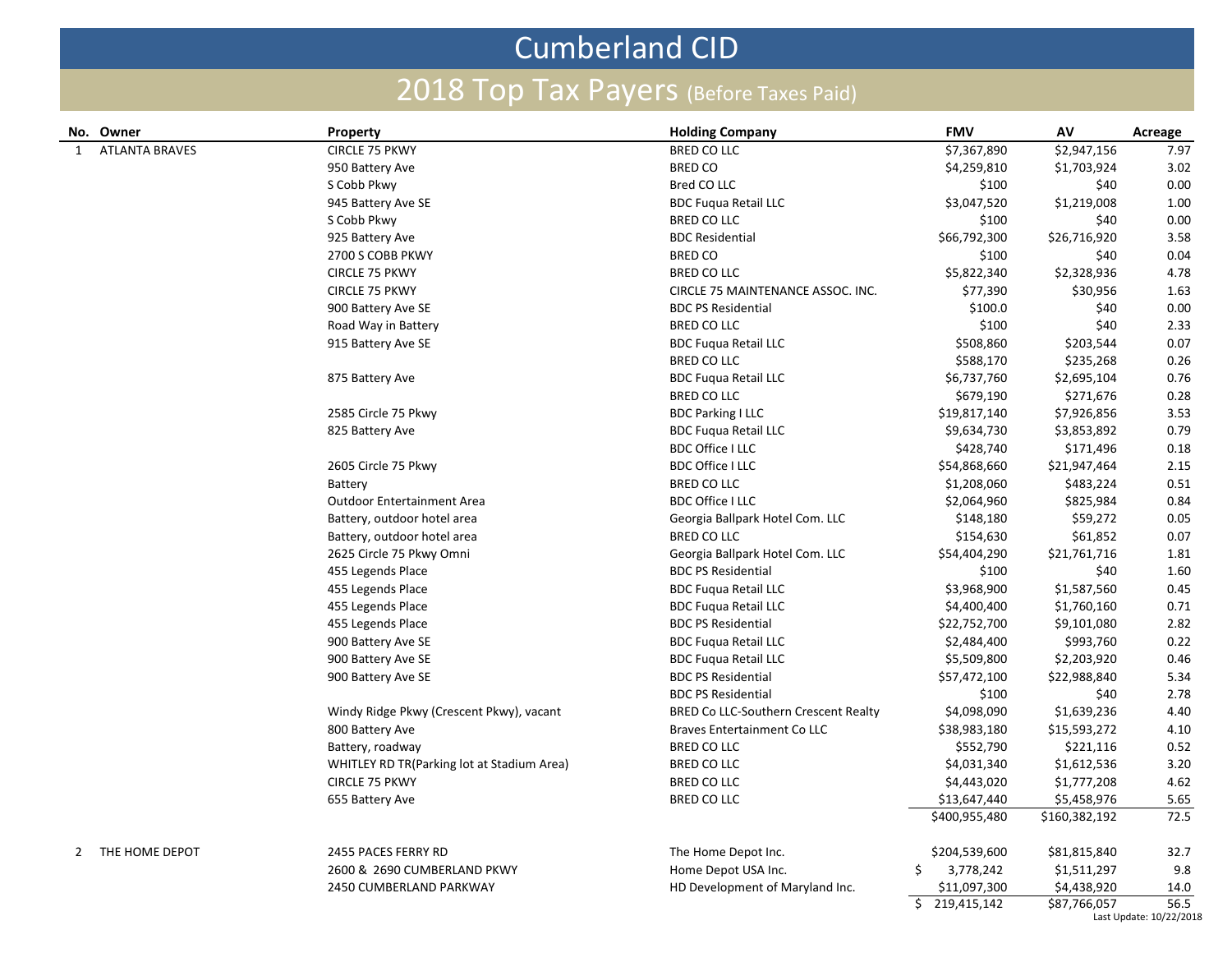|    | No. Owner                            | Property                                           | <b>Holding Company</b>                                   |    | <b>FMV</b>    | AV           | Acreage |
|----|--------------------------------------|----------------------------------------------------|----------------------------------------------------------|----|---------------|--------------|---------|
| 3  | <b>GRIFFIN CAPITAL CORPORATIONS</b>  | 2500 WINDY RIDGE PKWY                              | (GC NET LEASE WELLS REIT II WILDWOOD PROP.               | Ś. | 56,700,000    | \$22,680,000 | 8.1     |
|    |                                      | 4200 WILDWOOD PKWY                                 | WELLS REIT II WILDWOOD PROP.                             |    | \$58,198,500  | \$23,279,400 | 7.7     |
|    |                                      | 4100-4300 WILDWOOD PKWY                            | WELLS REIT II WILDWOOD PROP.                             |    | \$32,239,700  | \$12,895,880 | 12.7    |
|    |                                      |                                                    |                                                          |    | \$147,138,200 | \$58,855,280 | 28.5    |
|    | GENERAL GROWTH PROPERTIES, INC. (IL) | <b>CUMBERLAND MALL</b>                             | UK LASALLE, INC. (CUMBERLAND MALL)                       |    | \$115,237,300 | \$46,094,920 | 24.7    |
|    |                                      | 1640 S. COBB PARKWAY                               | UK LASALLE, INC. (CUMBERLAND MALL)                       | \$ | 23,758,700    | \$9,503,480  | 10.7    |
|    |                                      |                                                    |                                                          | Ś. | 138,996,000   | \$55,598,400 | 35.4    |
| -5 | OHIO TEACHERS RETIREMENT FUND        | <b>600 S GALLERIA PKWY</b>                         | GALLERIA 600 LLC                                         |    | \$69,200,000  | \$27,680,000 | 4.1     |
|    |                                      | 400 GALLERIA DR (PARKWAY)                          | <b>GALLERIA 400 LLC</b>                                  |    | \$63,000,000  | \$25,200,000 | 3.8     |
|    |                                      | AKERS MILL RD (UNDEV. LAND)                        | <b>OTR</b>                                               |    | \$5,875,890   | \$2,350,356  | 6.2     |
|    |                                      | <b>GALLERIA PKWY (ROTARY)</b>                      | <b>OTR</b>                                               |    | 333,920       | \$133,568    | 1.0     |
|    |                                      |                                                    |                                                          |    | 138,409,810   | \$55,363,924 | 15.0    |
| 6  | AMERICA'S CAPITAL PARTNERS           | 3200 WILDWOOD                                      | Wildwood Owner LLC, America's Capital Par \$ 123,844,700 |    |               | \$49,537,880 | 8.7     |
|    |                                      | WILDWOOD PKWY                                      | Wildwood Owner, America's Capital Partner \$             |    | 63,370        | \$25,348     | 1.3     |
|    |                                      |                                                    |                                                          |    | \$123,908,070 | \$49,563,228 | 9.9     |
| 7  | TROESCH FAMILY-NEVADA                | 2300 WILDWOOD                                      | 2300 Windy Ridge, LLC                                    |    | \$115,093,600 | \$46,037,440 | 12.3    |
| 8  | <b>INVEST CORPORATION</b>            | PACES FERRY RD (2727)                              | PACES WEST LLC                                           |    | \$62,016,200  | \$24,806,480 | 3.7     |
|    |                                      | PACES FERRY RD                                     | PACES WEST LLC                                           | S  | 44,858,800    | \$17,943,520 | 4.3     |
|    |                                      |                                                    |                                                          |    | \$106,875,000 | \$42,750,000 | 8.0     |
| 9  | <b>HIGHWOODS PROPERTIES</b>          | RIVERWOOD 100                                      | HRLP RIVERWOOD 100 LLC                                   |    | 91,700,000    | \$36,680,000 | 5.1     |
|    |                                      | RIVERWOOD 200                                      | RIVERWOOD 200 VAF LLC                                    |    | 7,981,910     | \$3,192,764  | 3.4     |
|    |                                      |                                                    |                                                          |    | 99,681,910    | \$39,872,764 | 8.4     |
| 10 | PIEDMONT 300                         | 300 GALLERIA DR                                    | PIEDMONT 300                                             | \$ | 90,726,800    | \$36,290,720 | 3.0     |
|    | 11 OLSHAN PROPERTIES                 | (TOYSRUS/BABIESRUS)<br>2955 COBB PKWY SE           | US 41 & I 285 COMPANY                                    |    | 37,968,400    | \$15,187,360 | 23.7    |
|    |                                      | 2844 COBB PKWY SE                                  | <b>COBB GALLERIA HOTEL</b>                               |    | 21,468,300    | \$8,587,320  | 1.8     |
|    |                                      | 2995 S COBB PKWY (3-LEASES, 1 BEING US POSTOFFICE) | US 41 & I 285 COMPANY                                    |    | 9,368,700     | \$3,747,480  | 6.5     |
|    |                                      | (GOLDSMITH XTREME)<br>2997 S COBB PKWY             | US 41 & I 285 COMPANY                                    |    | 5,046,800     | \$2,018,720  | 4.5     |
|    |                                      | 2973 S COBB PKWY<br>(LONGHORN)                     | US 41 & I 285 COMPANY                                    |    | 1,804,550     | \$721,820    | 0.7     |
|    |                                      | (BANK OF NORTH GEORGIA)<br>2841 AKERS MILL RD      | US 41 & I 285 COMPANY                                    |    | 1,650,000     | \$660,000    | 1.1     |
|    |                                      | (CINCOS MEXICAN RESTAURANT)<br>2955 COBB PKWY      | US 41 & I 285 COMPANY                                    | \$ | 1,895,890     | \$758,356    | 0.8     |
|    |                                      | 2977 S COBB PKWY<br>(HOOTERS)                      | US 41 & I 285 COMPANY                                    |    | 1,313,540     | \$525,416    | $0.6\,$ |
|    |                                      |                                                    |                                                          | \$ |               |              |         |
|    |                                      | 2935 COBB PKWY SE<br>(ZOE'S KITCHEN)               | US 41 & I 285 COMPANY<br>US 41 & I 285 COMPANY           | \$ | 1,161,060     | \$464,424    | 0.5     |
|    |                                      | 2983 COBB PKWY<br>(VACANT)                         |                                                          |    | 1,118,210     | \$447,284    | 0.5     |
|    |                                      | (VITAMIN SHOPPE)<br>2937 S COBB PKWY               | US 41 & I 285 COMPANY                                    |    | 1,092,520     | \$437,008    | 0.5     |
|    |                                      | 2975 S COBB PKWY<br>(CHICKFILA)                    | US 41 & I 285 COMPANY                                    |    | 780,290       | \$312,116    | 0.4     |
|    |                                      | 2997 S COBB PKWY (BONEFISH GRILL)                  | US 41 & I 285 COMPANY                                    | \$ | 2,659,780     | \$1,063,912  | 1.2     |
|    |                                      |                                                    |                                                          | \$ | 87,328,040    | \$34,931,216 | 42.9    |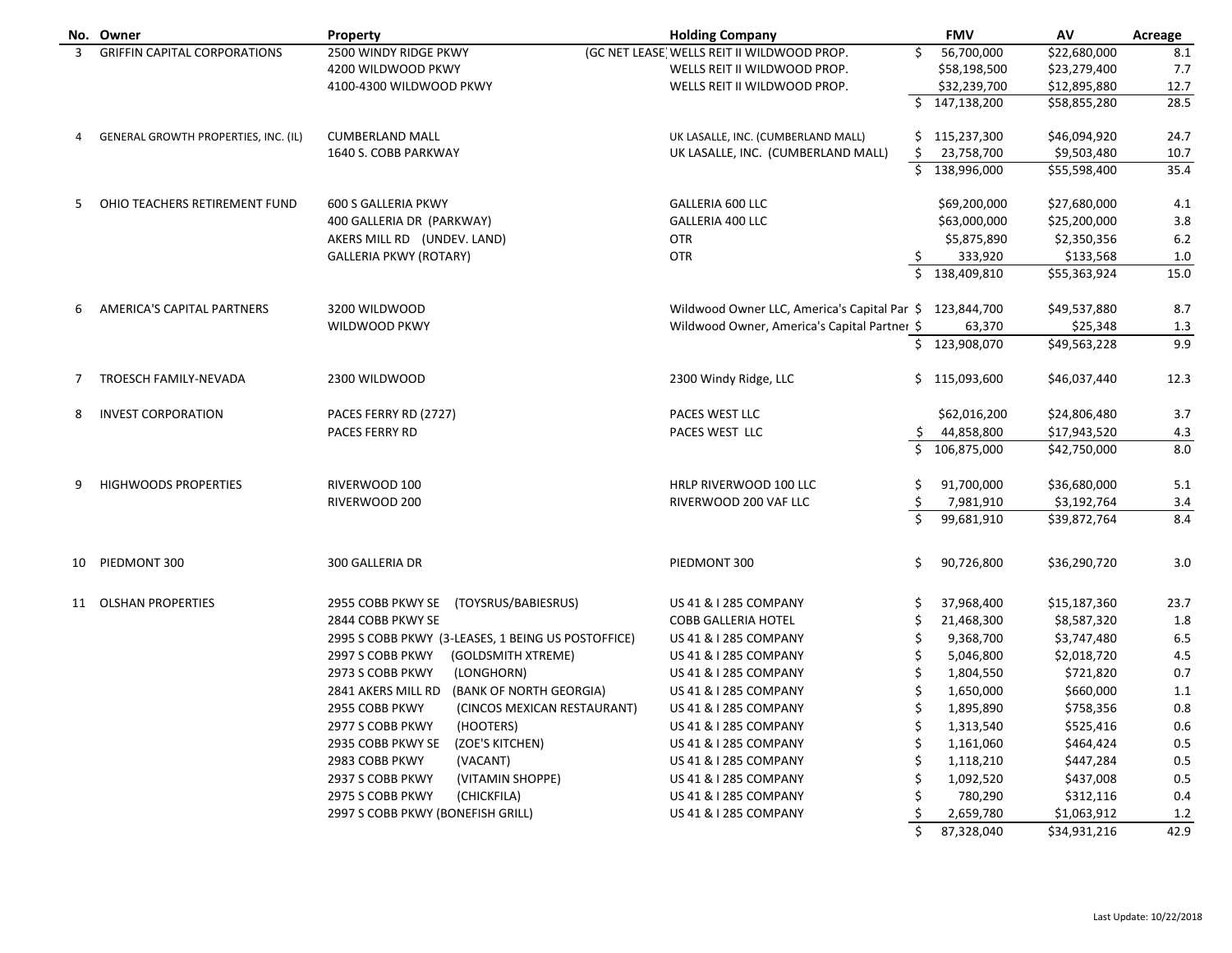|    | No. Owner                   | Property                                          | <b>Holding Company</b>             |    | <b>FMV</b> | AV           | <b>Acreage</b> |
|----|-----------------------------|---------------------------------------------------|------------------------------------|----|------------|--------------|----------------|
|    | 12 RUBENSTEIN               | 3100 INTERSTATE NORTH CIR                         | INTERSTATE NORTH OFFICE PARK LP    | \$ | 15,200,000 | \$6,080,000  | 11.5           |
|    |                             | 300 Interstate N Pkwy                             | <b>INOP ACQUISITIONS</b>           | \$ | 15,896,500 | \$6,358,600  |                |
|    |                             | 360 INTERSTATE NORTH PKWY                         | INTERSTATE NORTH OFFICE PARK LP    | \$ | 11,000,000 | \$4,400,000  | 6.6            |
|    |                             | 210 INTERSTATE NORTH PKWY SE                      | INTERSTATE NORTH OFFICE PARK LP    | Ś  | 15,500,000 | \$6,200,000  | 5.2            |
|    |                             | 320 INTERSTATE NORTH PKWY                         | INTERSTATE NORTH OFFICE PARK LP    | Ś  | 12,000,000 | \$4,800,000  | 4.3            |
|    |                             | <b>380 INTERSTATE NORTH PKWY</b>                  | INTERSTATE NORTH OFFICE PARK LP    | \$ | 6,500,000  | \$2,600,000  | 4.8            |
|    |                             | 340 INTERSTATE NORTH PKWY                         | INTERSTATE NORTH OFFICE PARK LP    | Ś  | 5,000,000  | \$2,000,000  | 2.8            |
|    |                             | <b>290 INTERSTATE NORTH PKWY</b>                  | INTERSTATE NORTH OFFICE PARK LP    | \$ | 3,572,000  | \$1,428,800  | 3.7            |
|    |                             | 294-296 INTERSTATE NORTH PKWY                     | INTERSTATE NORTH OFFICE PARK LP    | \$ | 1,736,610  | \$694,644    | 2.0            |
|    |                             | <b>INTERSTATE NORTH PKWY</b> (Courtyard CBEYOND)  | INTERSTATE NORTH OFFICE PARK LP    | Ś  | 40,420     | \$16,168     | 0.9            |
|    |                             | <b>INTERSTATE NORTH PKWY</b> (behind 294 I N CIR) | INTERSTATE NORTH OFFICE PARK LP    | Ś  | 26,090     | \$10,436     | 1.0            |
|    |                             | INTERSTATE NORTH CIR (Between 260-280)            | INTERSTATE NORTH OFFICE PARK LP    | \$ | 16,730     | \$6,692      | 1.1            |
|    |                             | INTERSTATE NORTH PKWY (Courtyard & Parking)       | INTERSTATE NORTH OFFICE PARK LP    | \$ | 9,140      | \$3,656      | 0.5            |
|    |                             | WINDY HILL RD & INTERSTATE N. OFFICE              | INTERSTATE NORTH OFFICE PARK LP    | \$ | 220        | \$88         | 0.0            |
|    |                             |                                                   |                                    | \$ | 86,497,710 | \$34,599,084 | 44.4           |
|    |                             |                                                   |                                    |    |            |              |                |
| 13 | POPE AND LAND               | 3330 CUMBERLAND BLVD                              | <b>CITY VIEW ASSOCIATES LLC</b>    | \$ | 43,295,900 | \$17,318,360 | 4.4            |
|    |                             | 3065 Cumberland Blvd                              | <b>CCI ASSOCIATES LLC</b>          |    | 25,593,900 | \$10,237,560 | 3.6            |
|    |                             | AKERS MILL RD SE (Parking Deck)                   | <b>CCI ASSOCIATES LLC</b>          | Ś  | 6,057,430  | \$2,400,128  | 3.6            |
|    |                             | <b>180 INTERSTATE NORTH PKWY</b>                  | P&L TRACT 6 LP                     | \$ | 6,016,000  | \$2,406,400  | 7.6            |
|    |                             | STILLHOUSE RD. (across from 3244)                 | CITY VIEW HOLDINGS II LP           |    | 2,900,000  | \$1,160,000  | 4.4            |
|    |                             | <b>Cumberland Blvd</b>                            | PandL CBI LP                       | Ś  | 1,726,000  | \$690,400    | 3.2            |
|    |                             | 3330 CUMBERLAND BLVD (Driveway/Parking)           | CITY VIEW ASSOCIATES LP            | \$ | 711,790    | \$233,232    | 1.1            |
|    |                             | RIVER OAKS DR (next to 3179)                      | CITY VIEW HOLDINGS II LP           |    | 89,170     | \$35,668     | 2.8            |
|    |                             |                                                   |                                    |    | 86,390,190 | \$34,481,748 | 30.6           |
| 14 | <b>GODDARD INV</b>          | OVERLOOK III, 2859 Overlook Pkwy                  | GIG VAOI OVERLOOK LLC              | Ś. | 55,774,000 | \$22,309,600 | 7.9            |
|    |                             | OVERLOOK II, 2839 Overlook Pkwy                   | GVAOOII 2839 Paces Ferry Owner LLC | \$ | 29,000,000 | \$11,600,000 | 4.7            |
|    |                             |                                                   |                                    | \$ | 84,774,000 | \$33,909,600 | 12.7           |
|    |                             |                                                   |                                    |    |            |              |                |
| 15 | INLAND AMERICAN LODGING     | Renaissance Atlanta Waverly Hotel                 | INLAND AMERICAN LODGING            | \$ | 82,155,200 | \$32,862,080 | 7.9            |
|    | ATLANTA WAVERLY TRS LLC     |                                                   | ATLANTA WAVERLY TRS LLC (IL)       |    |            |              |                |
| 16 | LSREF2OREO GALLERIA LLC     | 200 GALLERIA                                      | LSREF2 GALLERIA                    | \$ | 68,206,600 | \$27,282,640 | 4.9            |
| 17 | HOBBS BROOK MANAGEMENT, LLC | ONE OVERTON                                       | FSP ONE OVERTON PARK, LLC          | \$ | 67,984,100 | \$27,193,640 | 2.7            |
|    |                             |                                                   |                                    |    |            |              |                |
| 18 | <b>CHILDRESS KLEIN</b>      | 100 GALLERIA PKWY SE                              | CK Galleria 100 Associates         | \$ | 56,282,100 | \$22,512,840 | 5.6            |
|    |                             | 1971 POWERS FERRY RD                              | CK Spacemax Powers Ferry LLC       | Ś  | 5,771,780  | \$2,308,712  | 4.1            |
|    |                             | 800 Galleria Pkwy                                 | CK 800 Galleria LLC                | Ś  | 3,582,170  | \$1,432,868  | 2.8            |
|    |                             | 1650 GALLERIA PKWY                                | CK Galleria 100 Associates         | \$ | 1,320,660  | \$528,264    | 0.5            |
|    |                             | Galleria LN                                       | CK 800 Galleria LLC                |    | 637,530    | \$255,012    | 0.7            |
|    |                             | Galleria Pkwy                                     | CK 800 Galleria LLC                | \$ | 514,220    | \$205,688    | 0.5            |
|    |                             |                                                   |                                    |    | 67,594,240 | \$27,243,384 | 14.2           |